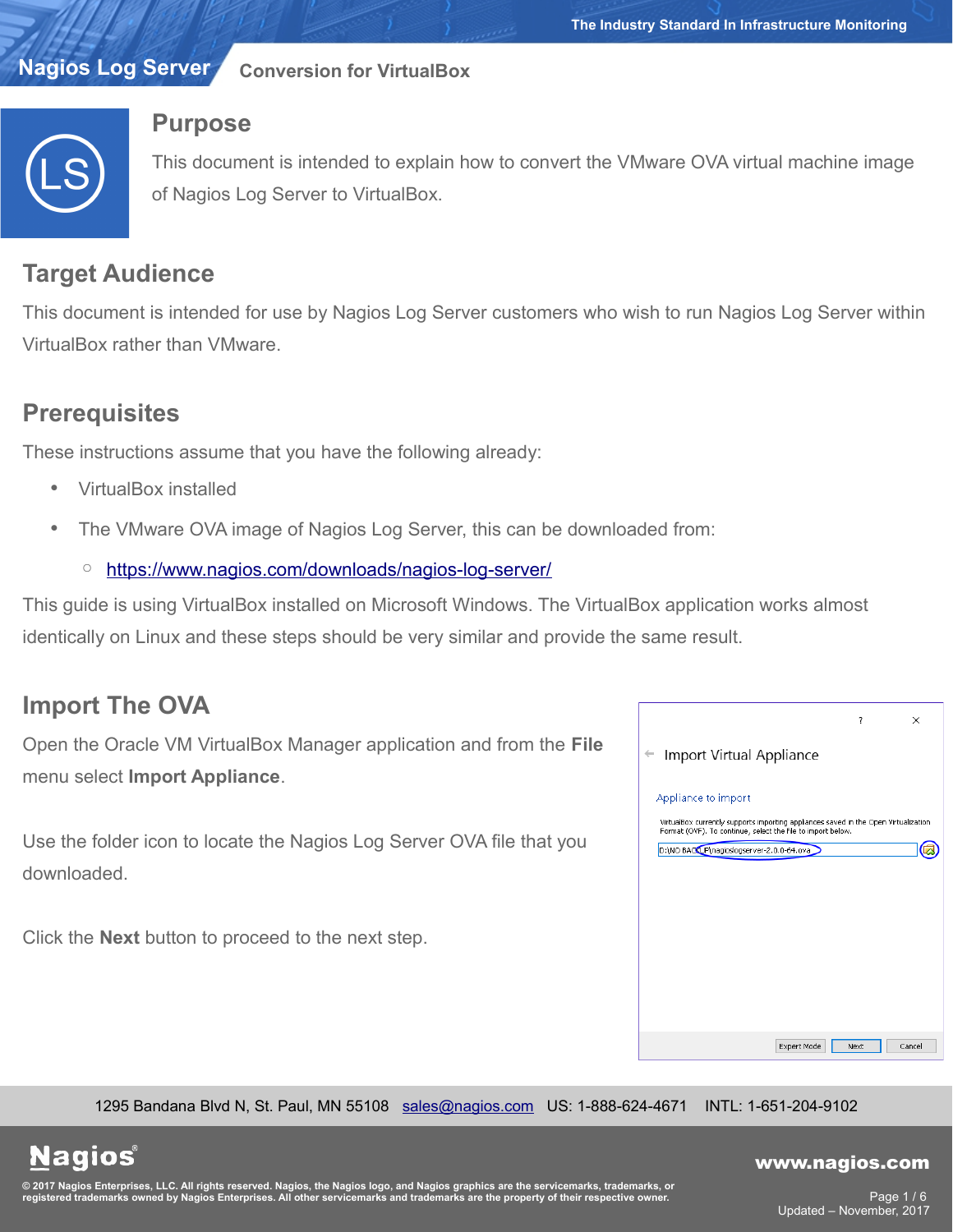### **Conversion for VirtualBox**

On the Appliance settings page you need to make two changes:

- Define a name for the VM (the default is "vm")
- Check the box **Reinitialize the MAC address of all network cards**

You can adjust the other settings such as CPU and RAM, however the minimum provided settings are adequate at this point.

Click the **Import** button to create the virtual machine.

| Appliance settings<br>boxes below.                                           | These are the virtual machines contained in the appliance and the suggested<br>settings of the imported VirtualBox machines. You can change many of the<br>properties shown by double-clicking on the items and disable others using the check |  |
|------------------------------------------------------------------------------|------------------------------------------------------------------------------------------------------------------------------------------------------------------------------------------------------------------------------------------------|--|
| Description                                                                  | Configuration                                                                                                                                                                                                                                  |  |
| Virtual System 1                                                             |                                                                                                                                                                                                                                                |  |
| <b>K</b> Name                                                                | Nagios Log Server                                                                                                                                                                                                                              |  |
| $\equiv$ Guest OS Type                                                       | Red Hat (64-bit)                                                                                                                                                                                                                               |  |
| $\Box$ CPH                                                                   | 1                                                                                                                                                                                                                                              |  |
| <b>RAM</b>                                                                   | 2048 MB                                                                                                                                                                                                                                        |  |
| Н<br>Floppy                                                                  |                                                                                                                                                                                                                                                |  |
| $\odot$ DVD                                                                  |                                                                                                                                                                                                                                                |  |
| Reinitialize the MAC address of all network cards<br>Appliance is not signed |                                                                                                                                                                                                                                                |  |

 $\overline{\mathbf{?}}$ 

 $\times$ 



| Once the import has completed you'll have |  |
|-------------------------------------------|--|
| the Nagios Log Server VM in VirtualBox.   |  |

Wait while the OVA is imported.

**Nagios®** 



1295 Bandana Blvd N, St. Paul, MN 55108 [sales@nagios.com](mailto:sales@nagios.com) US: 1-888-624-4671 INTL: 1-651-204-9102

[www.nagios.com](https://www.nagios.com/)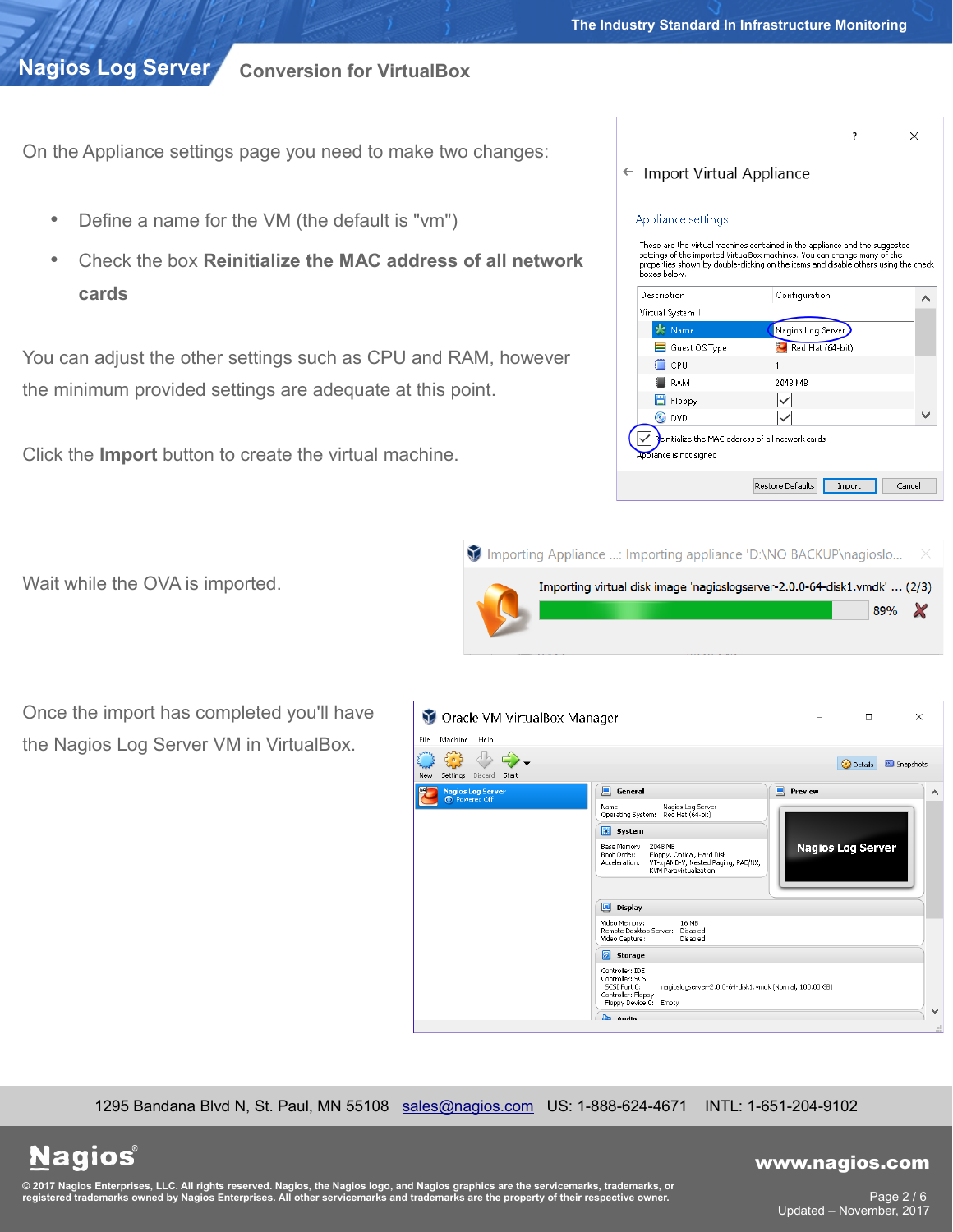## **Conversion for VirtualBox**

The only remaining step is to confirm the network configuration of the virtual machine.

After clicking on the Nagios Log Server VM in the left pane of VirtualBox, in the right pane scroll down to Network and then click on the word **Network**.

You need to select what network the network adapter is connected to.

In the screenshot to the right, Bridged Adapter means it will be connected to the same network segment that the Windows machine is physically connected to.

Click **OK** to Save the changes you made.

## **Power On Virtual Machine**

You are now ready to power on the VM and start using it. In VirtualBox click the **Start** button to power it on.

A new window should open with the console of the VM and once it has booted you should see a screen like the one to the right.

You can see that the console has provided you with a URL. This URL can be opened in your web browser to begin configuring Nagios Log Server.

| Oracle VM VirtualBox Manager                           | $\Box$<br>$\times$                                                                                                                                             |   |
|--------------------------------------------------------|----------------------------------------------------------------------------------------------------------------------------------------------------------------|---|
| File<br>Machine<br>Help                                |                                                                                                                                                                |   |
| d o :<br>Settings<br>Discard<br>New<br>Start           | <b>C</b> Details<br>Snapshots                                                                                                                                  |   |
| 64<br><b>Nagios Log Server</b><br><b>C</b> Powered Off | 10<br>Storage                                                                                                                                                  | ∧ |
|                                                        | Controller: IDE<br>Controller: SCSI<br>nagioslogserver-2.0.0-64-disk1.vmdk (Normal, 100.00 GB)<br>SCSI Port 0:<br>Controller: Floppy<br>Floppy Device 0: Empty |   |
|                                                        | æ<br>Audio                                                                                                                                                     |   |
|                                                        | Windows DirectSound<br>Host Driver:<br>Controller:<br>ICH AC97                                                                                                 |   |
|                                                        | Network                                                                                                                                                        |   |
|                                                        | Adapter 1: Intel PRO/1000 MT Server (Bridged Adapter, Killer e2400 Gigabit Ethernet Controller)                                                                |   |
|                                                        |                                                                                                                                                                |   |

## Nagios Log Server - Settings





1295 Bandana Blvd N, St. Paul, MN 55108 [sales@nagios.com](mailto:sales@nagios.com) US: 1-888-624-4671 INTL: 1-651-204-9102

**Nagios®** 

#### [www.nagios.com](https://www.nagios.com/)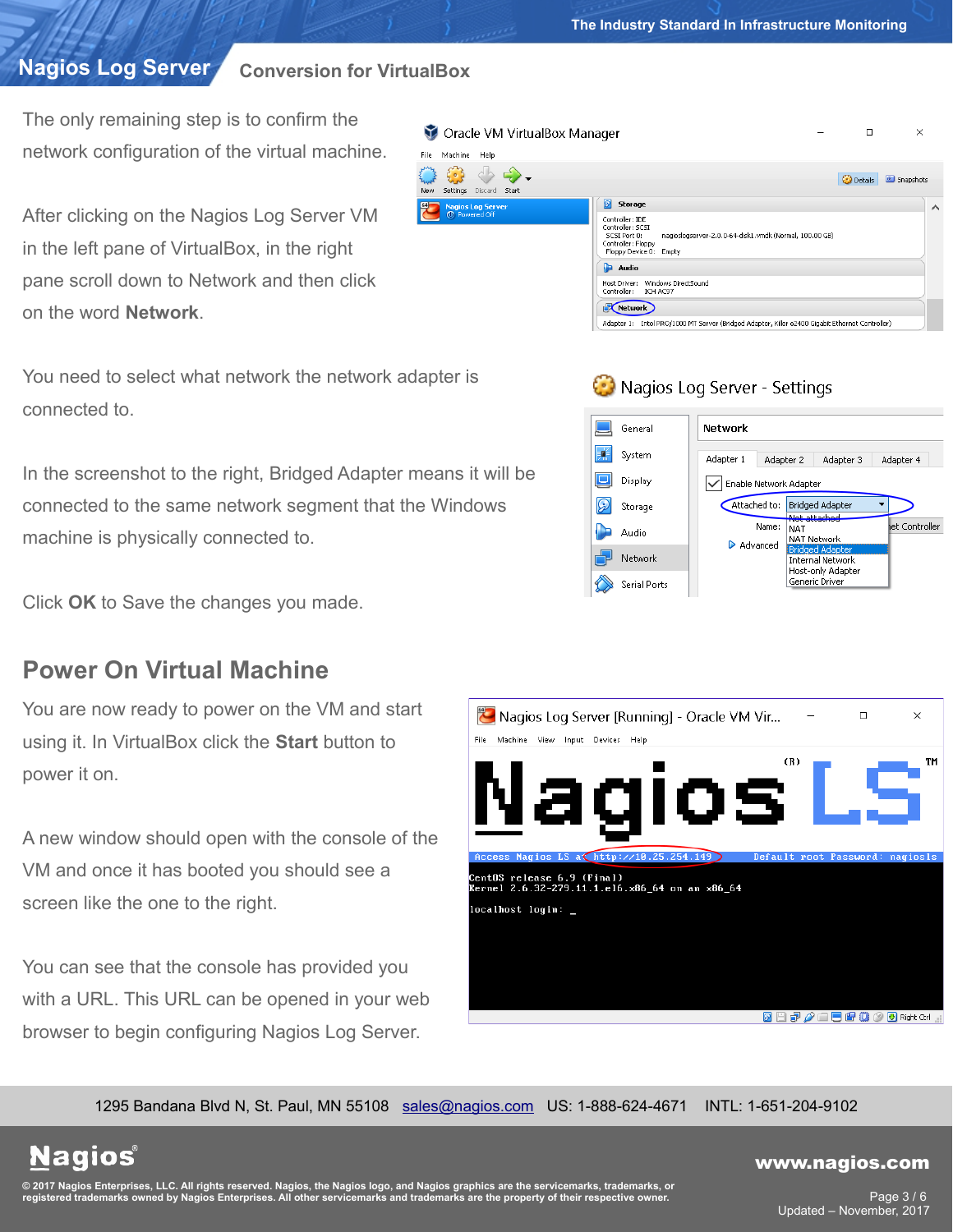**The Industry Standard In Infrastructure Monitoring**

**Nagios Log Server**

**Conversion for VirtualBox**

**Nagios** 

**Nagios Log Server** 

# **Configure Nagios Log Server**

You will be presented with the **Final Installatio Steps** screen just like this:

Select **Install** if this is the first server in your Nagional Log Server cluster.

Select **Connect** if you want to add this server to existing Nagios Log Server cluster. Please refe the following Nagios Log Server documentation **Adding Additional Instances to Cluster** for detail **instructions** 

You will be presented with a page of fields that need to be populated before proceeding.

If you have already purchased Nagios Log Server you can add your license key here.

Under **Admin Account Setup** please populate the fields as they are all required to continue.

|  |  | Once you are ready click Finish             |  |
|--|--|---------------------------------------------|--|
|  |  | <b>Installation</b> to save these settings. |  |

| <b>Nagios LS</b>                                                                        | $\vee$ Navigation                                                        |                                                               |
|-----------------------------------------------------------------------------------------|--------------------------------------------------------------------------|---------------------------------------------------------------|
| ation                                                                                   |                                                                          |                                                               |
|                                                                                         | <b>Final Installation Steps</b>                                          |                                                               |
|                                                                                         | Your're almost done. Setup your instance or connect to existing cluster. |                                                               |
| <b>r Nagios</b>                                                                         |                                                                          |                                                               |
|                                                                                         |                                                                          |                                                               |
|                                                                                         | <b>Install</b><br>Install a new Nagios Log Server cluster                |                                                               |
| er top an                                                                               |                                                                          |                                                               |
| refer to                                                                                |                                                                          |                                                               |
| ation                                                                                   | <b>v</b> Connect                                                         |                                                               |
| letailed                                                                                | Add this as an instance to an existing cluster                           |                                                               |
|                                                                                         |                                                                          |                                                               |
|                                                                                         |                                                                          |                                                               |
| <b>Nagios Log Server</b>                                                                |                                                                          | About   Legal   Copyright © 2014-2017 Nagios Enterprises, LLC |
|                                                                                         |                                                                          |                                                               |
| ios LS<br><b>Install</b>                                                                |                                                                          |                                                               |
|                                                                                         | <b>Final Installation Steps</b>                                          |                                                               |
|                                                                                         | Your're almost done. Setup your instance or connect to existing cluster. |                                                               |
|                                                                                         |                                                                          |                                                               |
| <b>License Setup</b><br>Choose a trial license, enter your key, or get a license now.   | ◉ Free 60 day trial ( I already have a key                               |                                                               |
|                                                                                         | <b>License Key</b>                                                       |                                                               |
| <b>Admin Account Setup</b><br>Enter the admin account settings. The default username is | nagiosadmin<br><b>Username</b>                                           |                                                               |
| nagiosadmin.                                                                            | <b>Password</b>                                                          |                                                               |
|                                                                                         | <b>Confirm Password</b><br>Email                                         |                                                               |
|                                                                                         | Default<br>Language                                                      | ⊣                                                             |
|                                                                                         | <b>Timezone</b><br>(UTC+10:00) Melbourne                                 | ⊣                                                             |

1295 Bandana Blvd N, St. Paul, MN 55108 [sales@nagios.com](mailto:sales@nagios.com) US: 1-888-624-4671 INTL: 1-651-204-9102

**Nagios®** 

#### [www.nagios.com](https://www.nagios.com/)

About | Legal | Copyright © 2014-2017 Nagios Enterprises, LLC

 $\triangle$  Back

© 2017 Nagios Enterprises, LLC. All rights reserved. Nagios, the Nagios logo, and Nagios graphics are the servicemarks, trademarks, or<br>registered trademarks owned by Nagios Enterprises. All other servicemarks and trademark

Page 4 / 6 Updated – November, 2017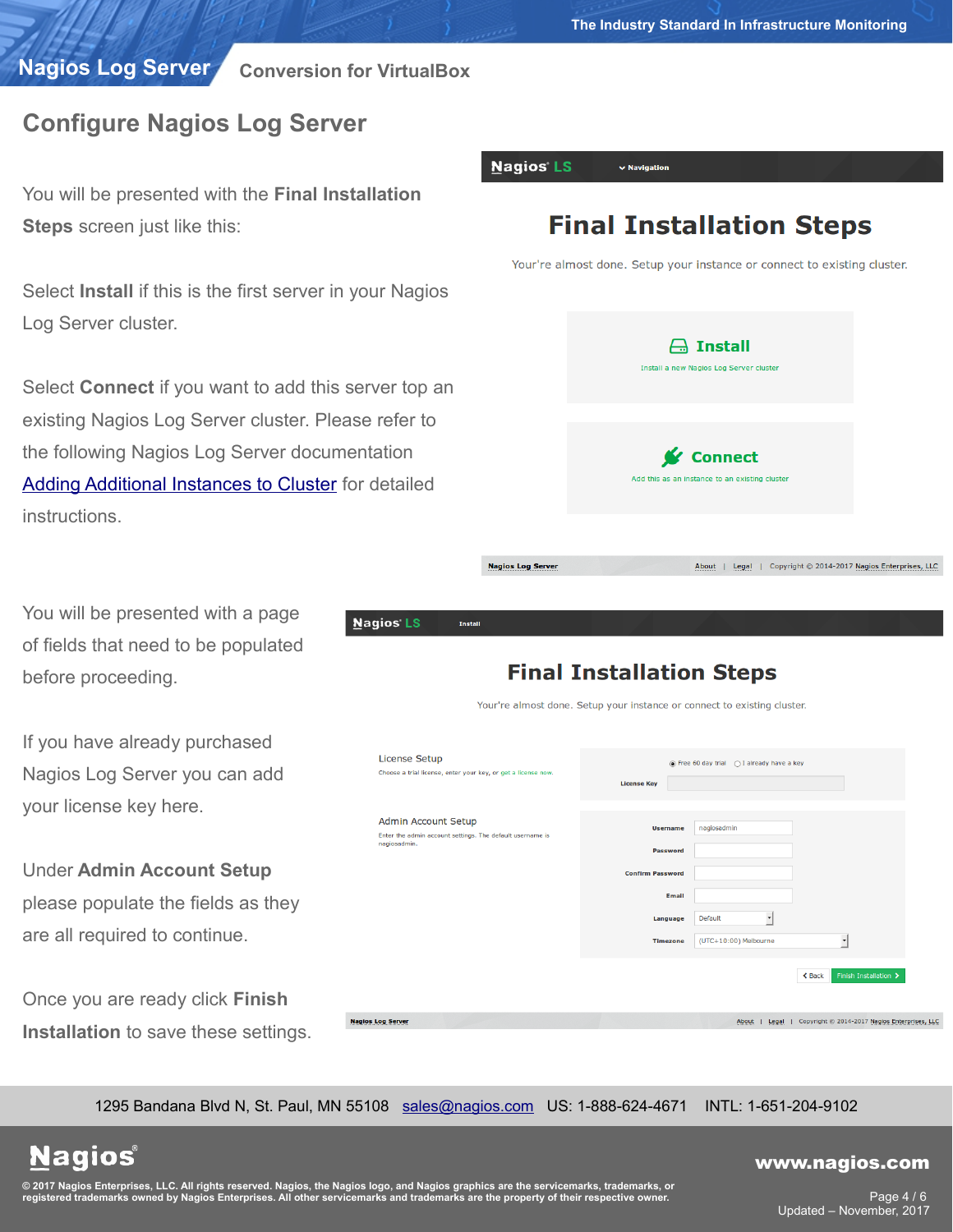**Conversion for VirtualBox**

**Nagios LS** 

Please wait while the settings are applied to the server, once complete you will be presented with the Login screen with the status of **Installation Complete**.

Type the username and password required to login to Nagios Log Server and then click the **Log In** button to begin.



 $\vee$  Navigation



#### Nagios Learning Opportunities

Learn about Nagios training and certification programs. Want to learn about how other experts are utilizing Nagios? Do not miss your<br>chance to attend the next Nagios World Conference.

#### Contact Us

Have a question or technical problem? Contact us today: Support: Online Support Foru

### Phone: (651) 204-9102<br>Fax: (651) 204-9103

Sales: Email: sales@nagios.com Web www.nagios.com

**Nagios Log Server** 

You will be logged into Nagios Log Server and be placed at the home screen.



1295 Bandana Blvd N, St. Paul, MN 55108 [sales@nagios.com](mailto:sales@nagios.com) US: 1-888-624-4671 INTL: 1-651-204-9102

**Nagios®** 

#### [www.nagios.com](https://www.nagios.com/)

About | Legal | Copyright © 2014-2017 Nagios Enterprises, LLC

© 2017 Nagios Enterprises, LLC. All rights reserved. Nagios, the Nagios logo, and Nagios graphics are the servicemarks, trademarks, or<br>registered trademarks owned by Nagios Enterprises. All other servicemarks and trademark

Page 5 / 6 Updated – November, 2017